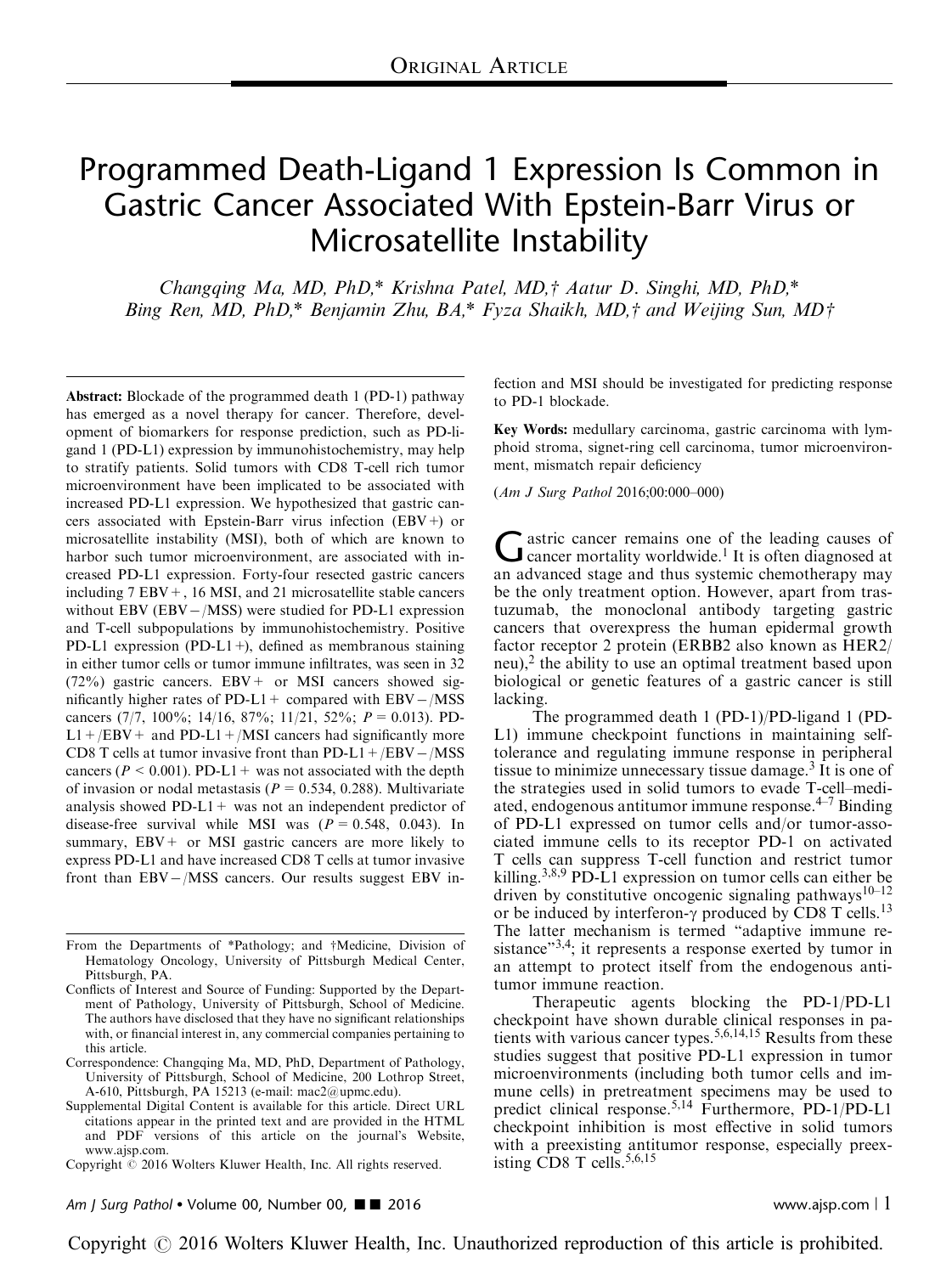Gastric cancer associated with Epstein-Barr virus infection  $(EBV+)$  and gastric cancer with microsatellite instability (MSI) have rich lymphocytic infiltration in tumor stroma and thus can be classified as gastric carcinoma with prominent lymphoid stroma (medullary car $cinoma)$ .<sup>[16,17](#page-9-0)</sup> The lymphoid stroma in these tumors has high number of CD8 T cells, capable of mounting a robust antitumor inflammatory response.[18–20](#page-9-0)

Positive PD-L1 expression has been reported in gastric cancer.[21–27](#page-10-0) However, most previous studies focused on investigating the role of PD-L1 expression in predicting outcomes of gastric cancer patients; only a few evaluated PD-L1 expression in gastric cancer in the context of tumor immune microenvironment and/or CD8 T cells. The study by Thompson et  $al<sup>21</sup>$  $al<sup>21</sup>$  $al<sup>21</sup>$  demonstrated concordant increase in PD-L1 expression and CD8 T cells in a cohort of 34 gastric/gastroesophageal junction adenocarcinomas. Herein, we hypothesized that gastric cancers associated with EBV infection or MSI are more likely to express PD-L1 and to have increased CD8 T cells in tumor microenvironment than gastric cancers that are microsatellite stable and without EBV infection (EBV-/MSS). We retrospectively characterized PD-L1 expression in tumor and T-cell subtypes at the tumor invasive front (tumor-stroma interface) by immunohistochemistry in a cohort of  $EBV +$ , MSI, and  $EBV - /$ MSS gastric cancers. We also determined whether PD-L1 expression correlates with patient survival. Our results demonstrate PD-L1 expression in gastric cancer is commonly seen with EBV infection, MSI, and increased T cells, especially CD8 T cells, in tumor microenvironment.

#### MATERIALS AND METHODS

#### Case Selection

This study was approved by the Institutional Review Boards at the University of Pittsburgh (IRB#: PRO14080122). Surgical pathology archives of the Department of Pathology at the University of Pittsburgh Medical Center between 2004 and 2015 were searched for gastric cancer resection cases that had been tested for EBV infection and/or MSI as components of the clinical workup. Resection cases with formalin-fixed paraffinembedded blocks available were included in this study.

#### Clinical and Histopathologic Features

Hematoxylin and eosin (H&E)–stained slides of each case were reviewed to confirm the cancer diagnosis and the corresponding pathologic findings were recorded. These included the histologic classification, histologic grade, anatomic location, the pathologic TNM staging (tumor, lymph node, and distant metastasis), and concurrent Helicobacter pylori infection or previous infection with eradication. For histologic typing, the World Health Organization's (WHO) classification<sup>[16](#page-9-0)</sup> was used; the histologic grade was based on the WHO and American Joint Committee on Cancer Criteria recommendations.[16,28,29](#page-9-0) When necessary, cases were restaged to the current American Joint Committee on Cancer Criteria recommendations.[28,30](#page-10-0) Corresponding clinical data including patient age, sex, presurgical and postsurgical treatments, and follow-up information were collected.

### Immunohistochemistry and EBV In Situ Hybridization

One representative formalin-fixed paraffin-embedded block of the cancer in each case was chosen for immunohistochemical analysis. Immunohistochemical labeling was performed using antibodies against PD-L1 (clone SP263; Ventana), PD-1 (clone NAT; Abcam), CD3 (polyclonal; Dako), CD4 (clone SP35; Dako), CD8 (clone 144B; Dako), CD163 (clone MRQ-26; Leica), E-cadherin (clone NCH-38; Dako), MLH1 (clone G168-728; Ventana), MSH2 (clone G219-1129; Ventana), PMS2 (clone EPR3947; Cell Marque), MSH6 (clone 44; Ventana), and H. pylori (polyclonal; Ventana), on  $4 \mu M$  unstained tissue sections using automated stainers including the Ventana Benchmark Ultra platform (Ventana Medical Systems, Tucson, AZ) and the Leica BOND-III automated stainer (Leica Biosystems Inc., Buffalo Grove, IL) according to the manufacturers' recommendations.

Cases that were only tested by a 2-antibody DNA mismatch repair immunohistochemical panel using antibodies against PMS2 and MSH6 were stained with antibodies against MLH1 and MSH2. All showed staining results concordant with results derived from the 2-antibody panel. In another word, MSI cases remained MSI while all MSS cases were MSS when evaluated by results of the 4-antibody panel. All EBV-positive cases that had not been tested for MSI were stained for MLH1, MSH2, PMS2, and MSH6. All cases showed preserved nuclear expressions of all 4 proteins and thus all were MSS.

All MSS cases that had not been tested for EBV infection were tested by in situ hybridization using prediluted probes targeting EBV-encoded early RNA ( $EBER$ , Ventana) on unstained tissue sections in 4- $\mu$ M thickness using the Ventana XT automated stainer (Ventana Medical Systems). All cases tested for EBER were also tested for the integrity of total RNA using RNA-positive control probe and all showed adequate total RNA preservation.

All H&E slides and immunohistochemical and in situ stains were reviewed and scored independently by 2 pathologists without knowledge of MSI and EBV infection status.

#### Characterization of T Cells in Immune Infiltrates

The tumor-associated immune infiltrates, defined as the population of peritumoral (immune cells in immediate contact with tumor cell nests) and intratumoral inflammatory cells, observed in gastric cancers were predominantly composed of lymphocytes and histiocytes. This was very similar to that reported in other solid tu-mors, such as melanoma and renal cell carcinoma.<sup>[4,5](#page-9-0)</sup>

T cells in the tumor-associated immune infiltrates at the invasive front in each tumor were further quantified using methods modified from a previous study.<sup>[7](#page-9-0)</sup> In particular, the number of CD3, CD4, CD8, or PD-1-positive

2 <sup>|</sup> www.ajsp.com Copyright <sup>r</sup> 2016 Wolters Kluwer Health, Inc. All rights reserved.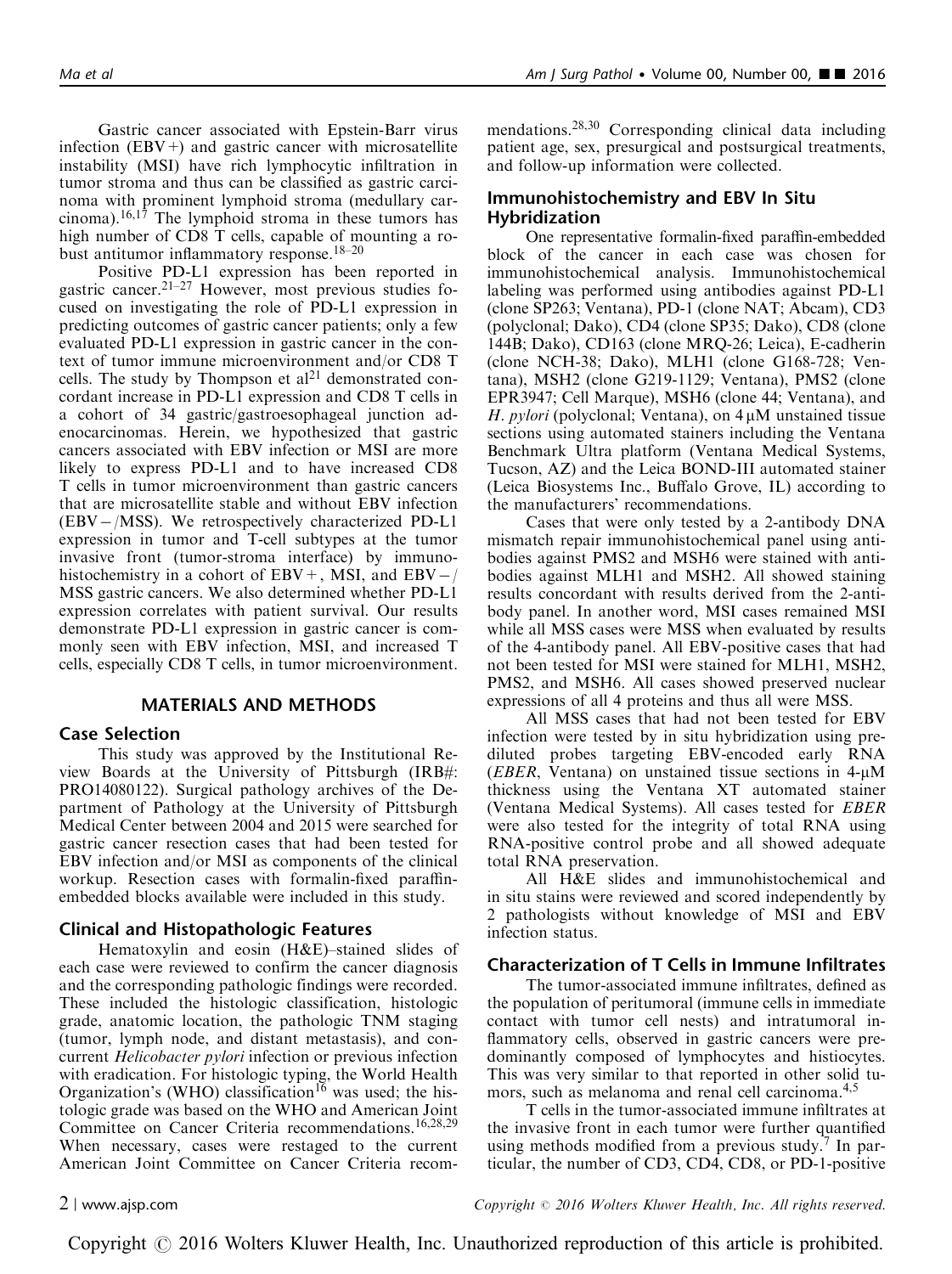cells per high-power field was quantified by counting in 5 representative, high-power fields at the invasive front of the tumor. The mean number of positive cells per high-power field for each antibody was recorded. A high-power field was defined as the area seen through a  $40 \times$ -objective lens of an Olympus BX46 microscope. The invasive front of the tumor (tumor-stroma interface) was defined as the leading edge of the tumor cell nests that was invading into the gastric wall and juxtaposed with uninvolved stomach in a given tissue section.

CD4 to CD8 ratio was calculated by dividing the mean number of CD4 T cells per high-power field by the mean number of CD8 T cells per high-power field in each gastric tumor. A ratio  $\leq 0.90$  was defined as CD4  $\leq$  CD8; a ratio >1.10 was defined as CD4 > CD8; a ratio between 0.90 and 1.10 was defined as  $CD4 = CD8$ . The percentage of PD-1 T cells in CD3 T cells was calculated as well.

## Characterization of PD-L1 Staining

PD-L1 staining was scored similar to those reported previously.[4,5](#page-9-0) A membranous PD-L1 staining pattern was seen in tumor cells and tumor-associated immune cells and was considered as specific staining. As preliminary results from ongoing clinical studies on PD-1 blockade in gastric cancer used either distinct stromal or 1% tumor cell PD-L1 staining as enrollment criteria,<sup>31</sup> positive PD-L1 expression in this study was defined as any membranous staining in either tumor cells or tumor immune infiltrates to maximize the number of PD-L1-positive cases. The percentage of tumor cells demonstrating membranous PD-L1 staining was also scored in 5% increments.

The pattern of PD-L1 staining in gastric cancer was classified as: "diffuse" when there was contiguous membranous staining in a large focus involving at least 10% of the tumor in the representative tissue section ([Fig. 1A\)](#page-3-0); predominantly at the "invasive front" when PD-L1 staining was seen in tumor cells and the infiltrating im-mune cells at the invasive front of the tumor ([Fig. 1B\)](#page-3-0); predominantly in "immune infiltrates" when PD-L1 stain was seen predominantly in the tumor infiltrating immune cells [\(Fig. 1C](#page-3-0)); "negative" when minimal (rare, single cells with membranous PD-L1 staining) or no PD-L1 staining was detected in a tumor ([Fig. 1D\)](#page-3-0). In all cases with "negative" PD-L1 staining in cancer, PD-L1 staining in lymphoid aggregates in tissue uninvolved by cancer was present and served as the internal control for PD-L1 immunohistochemistry.

# Statistical Analysis

The GraphPad Prism 6 for Windows, Version 6.00 (GraphPad Software Inc., La Jolla, CA) and IBM SPSS (Release 23.0.0.0) were used for statistical analyses. A Pvalue  $<0.05$  was considered statistically significant. Tests used included Fisher exact test,  $\chi^2$  test, Kruskal-Wallis 1way analysis of variance, Mann-Whitney Wilcoxon test, Student  $t$  test, Kaplan-Meier survival analysis, and Cox regression analysis. For survival analysis, overall survival (OS) was the duration between diagnosis and either death or the latest clinical follow-up time; disease-free survival (DFS) was the duration between complete surgical resection and disease progression documented by imaging and/or pathologic evaluations of metastasis. Univariate and multivariate analyses for DFS were performed using data from gastric cancer cases without distant metastasis at the time of surgery (ie, M0 or stage I & II & III,  $N = 40$ ).

#### RESULTS

### Clinical and Histopathologic Features of Gastric Cancers

Forty-four gastric cancer resection cases were identified, including  $7$  EBV +, 16 MSI, and 21 EBV -/  $MSS$  cancers [\(Table 1\)](#page-4-0). Most  $EBV +$  cancers were found in the proximal stomach  $(5/7, 71\%; P = 0.085)$  and were diagnosed in men  $(6/7, 86\%; P = 0.240)$ . Patients with MSI cancers were significantly older than patients with  $EBV +$  and  $EBV - / MSS$  cancers (mean age [y], 79 vs. 68 vs. 69;  $P = 0.004$ ). Histologically, 71% (5/7) of EBV + and 63% (10/16) of MSI gastric cancers were classified as carcinoma with lymphoid stroma (medullary carcinoma) according to the WHO classification. However, this histologic subtype was only seen in 5% (1/21) of the EBV-/ MSS cancers ( $P = 0.001$ ). In addition, 1 EBV-/MSS tumor was adenosquamous carcinoma and 2 were mixed adenoneuroendocrine carcinomas.

The mean total follow-up time was 43.1 months (range, 0.3 to 124.1 mo) and mean disease-free interval was 34.1 months (range, 0.0 to 116.8 mo). No significant associations were found between either total follow-up time or disease-free interval and the status of EBV infection and MSI ( $P = 0.412$  and 0.121, respectively). However, significantly fewer patients with either  $EBV +$ or MSI cancers had disease recurrence compared with patients with EBV-/MSS tumors (2/7 [29%], 2/16 [13%], 9/21 [43%];  $P = 0.045$ ).

## EBV+ or MSI Gastric Cancers Tend to Show Positive PD-L1 Expression

Membranous PD-L1 stain was seen in both tumor cells and tumor-associated immune infiltrates. Four PD-L1 staining patterns were observed. These included: (1) diffuse (contiguous membranous staining involving 10% or more tumor; [Fig. 1A\)](#page-3-0), (2) invasive front (staining seen predominantly in tumor cells and the associated immune cells at the tumor-stroma interface; [Fig. 1B](#page-3-0)), (3) immune infiltrates (staining only seen in tumor-associated immune cells; [Fig. 1C](#page-3-0)), and (4) negative (no staining in either tumor cells or tumor-associated immune cells; [Fig. 1D\)](#page-3-0). Gastric cancers demonstrating any of the first 3 staining patterns were considered positive for PD-L1 expression.

Of the 10 gastric cancers with diffuse staining pattern ( $\geq 10\%$  of cells in tumor), 3 cases showed contiguous PD-L1 staining involving 10% to 20% cells of the tumor, 3 cases showed contiguous staining involving 20% to 30% cells in the tumor, 1 had contiguous staining in 30%

 $Copyright © 2016 Wolters Kluwer Health, Inc. All rights reserved.$  exerved. www.ajsp.com | 3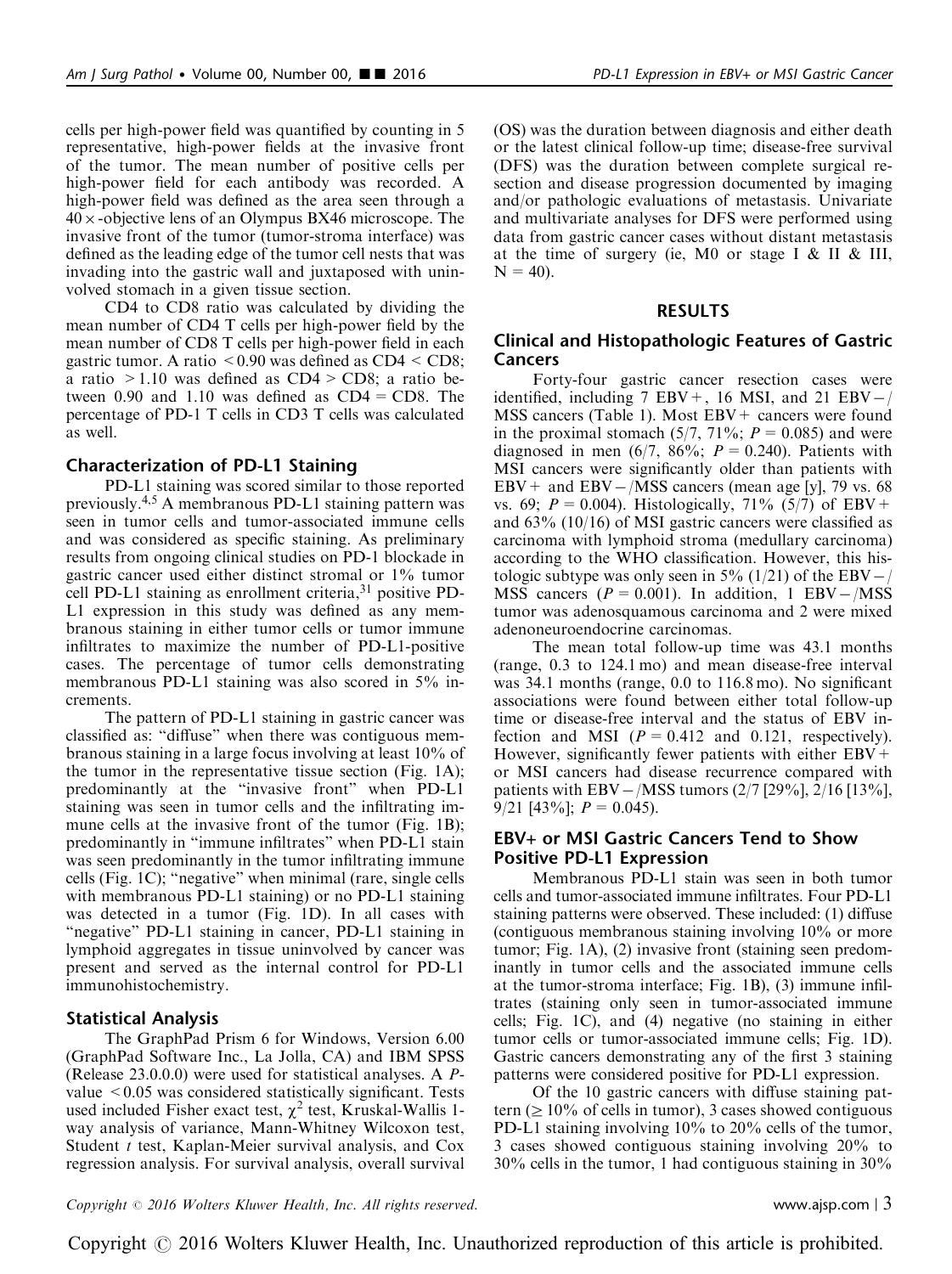<span id="page-3-0"></span>

FIGURE 1. The 4 patterns of PD-L1 expression in gastric cancers. PD-L1 stain of a tumor section and the corresponding CD3 and CD163 stains are shown from left to right in each panel. A, Diffuse membranous PD-L1 staining in an MSI cancer. B, Membranous PD-L1 staining at the invasive front in an MSI cancer. The dashed line in each photomicrograph indicates the invasive front of the tumor/tumor-stroma interface. C, Membranous PD-L1 staining in immune infiltrates in an EBV-/MSS cancer. D, Negative/no PD-L1 staining in tumor cells and immune infiltrates in an EBV $-$ /MSS cancer. Scale bar: 200 $\mu$ m.

to 40% cells, 1 case 60% to 70% tumor cells (EBV+), and 2 cases 80% to 90% tumor cells (1 MSI and 1 EBV $-$ / MSS) [\(Table 2\)](#page-5-0).

Thirty-two of the 44 cases (72%) were PD-L1 positive (PD-L1+). Both  $EBV +$  caners and MSI cancers were more likely to be PD-L1 + compared with  $EBV - /$ MSS cancers (7/7 [100%], 14/16 [87%], 11/21 [52%];  $P = 0.013$ ) [\(Table 2\)](#page-5-0). The majority of PD-L1+/EBV+

and PD-L1+/MSI gastric caners showed diffuse  $(4/7)$ [57%], 5/14 [36%]) or invasive front staining patterns  $(2/7)$ [29%], 9/14 [64%]). In contrast, PD-L1+/EBV-/MSS cancers often had PD-L1 staining only in immune infiltrates  $(7/11, 64\%)$ . Of note, PD-L1 expression was negative (PD-L1 $-$ ) in the 2 (100%) mucinous adenocarcinomas and in 4 of 5 (80%) signet-ring cell carcinomas (including 1 MSI and 3 EBV-/MSS cases).

4 <sup>|</sup> www.ajsp.com Copyright <sup>r</sup> 2016 Wolters Kluwer Health, Inc. All rights reserved.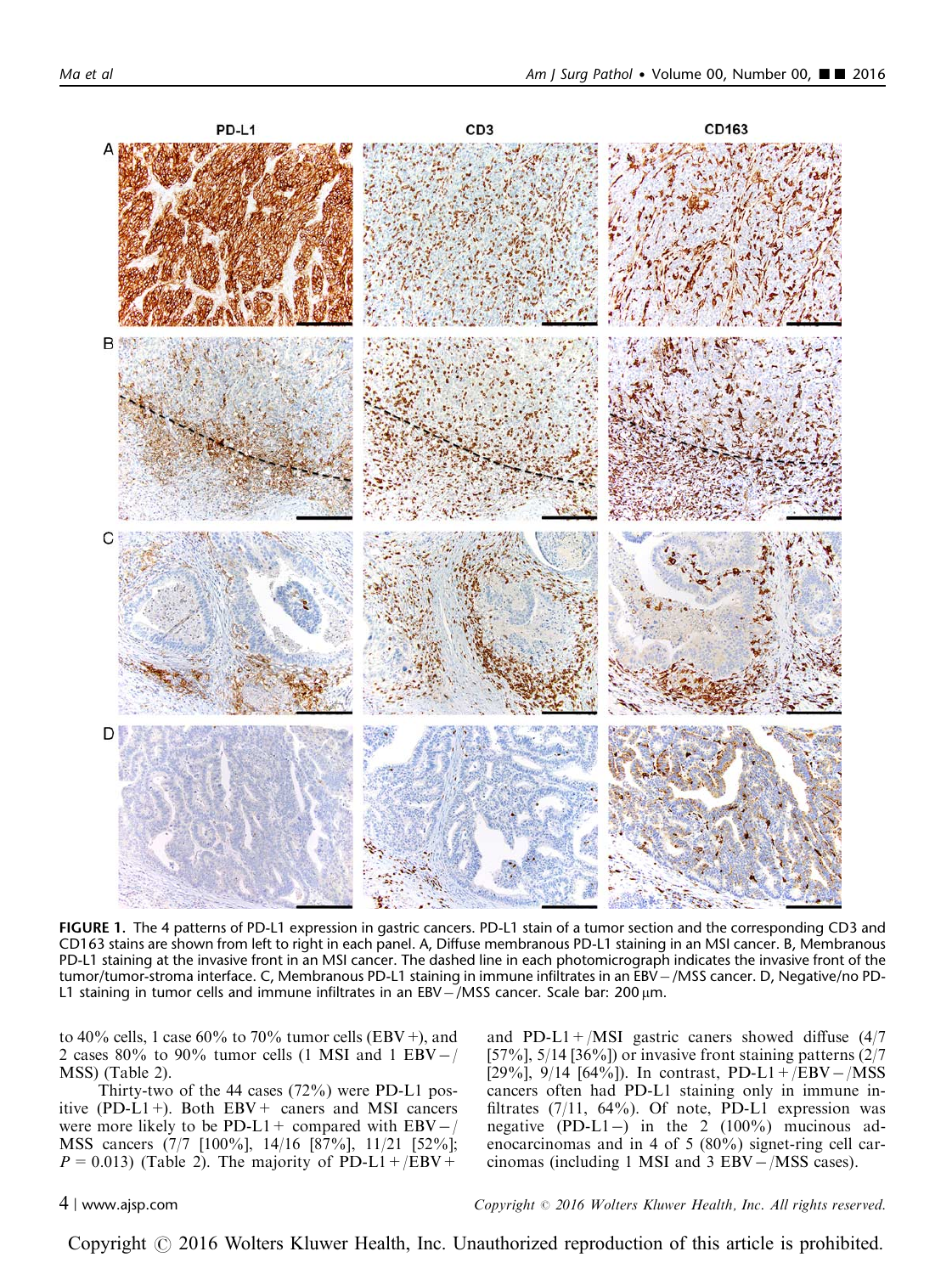<span id="page-4-0"></span>

|                                                      | Total $(N = 44)$ | $EBV + (N = 7)$  | $MSI(N = 16)$     | $EBV - /MSS (N = 21)$ | P        |
|------------------------------------------------------|------------------|------------------|-------------------|-----------------------|----------|
| Sex $(n \lceil % \rceil)$                            |                  |                  |                   |                       |          |
| Male                                                 | 25(57)           | 6(86)            | 8(50)             | 11(52)                | 0.240    |
| Female                                               | 19(43)           | 1(14)            | 8(50)             | 10(48)                |          |
| Mean age (y, range)                                  | 73 (29-89)       | 68 (51-89)       | 79 (68-87)        | $69(29-83)$           | 0.004    |
| Active $H.$ pylori infection (n [%])                 | 11(25)           | 2(29)            | 3(19)             | 6(29)                 | 0.800    |
| Anatomic location (n $[\%]$ )                        |                  |                  |                   |                       |          |
| Proximal stomach                                     | 19(43)           | 5(71)            | 6(37)             | 8(38)                 | 0.085    |
| Antrum                                               | 19(43)           | 1(14)            | 10(63)            | 8(38)                 |          |
| Proximal & antrum                                    | 6(14)            | 1(14)            | $\boldsymbol{0}$  | 5(24)                 |          |
| Histologic type, WHO classification (n $[%]$ )       |                  |                  |                   |                       |          |
| Carcinoma with lymphoid stroma (medullary carcinoma) | 16(36)           | 5(71)            | 10(63)            | 1(5)                  | 0.001    |
| Adenocarcinoma                                       | 25(57)           | 2(29)            | 6(37)             | 17(81)                |          |
| Signet-ring cell                                     | 5                | 1                | 1                 | 3                     |          |
| Tubular                                              | 1                | $\overline{0}$   | $\boldsymbol{0}$  | $\mathbf{1}$          |          |
| Papillary                                            | $\mathbf{1}$     | $\theta$         | $\mathbf{0}$      | 1                     |          |
| Mucinous                                             | $\overline{2}$   | $\mathbf{0}$     | $\mathbf{1}$      | $\mathbf{1}$          |          |
| Mixed                                                | 16               | $\mathbf{1}$     | $\overline{4}$    | 11                    |          |
| Other types                                          | 3(7)             | $\boldsymbol{0}$ | $\theta$          | 3(14)                 |          |
| Histologic grade (n [%])                             |                  |                  |                   |                       |          |
| G1                                                   | 3(7)             | 1(14)            | $\mathbf{0}$      | 2(10)                 | 0.520    |
| G <sub>2</sub>                                       | 6(14)            | $\theta$         | 3(19)             | 3(14)                 |          |
| G <sub>3</sub>                                       | 35 (79)          | 6(86)            | 13 (81)           | 16(76)                |          |
| pT (n $[\%]$ )                                       |                  |                  |                   |                       |          |
| T <sub>1</sub>                                       | 9(20)            | 2(29)            | 2(13)             | 5(24)                 | 0.495    |
| T <sub>2</sub>                                       | 8(18)            | 2(29)            | 4(25)             | 2(10)                 |          |
| T <sub>3</sub>                                       | 17(39)           | 2(29)            | 8(50)             | 7(33)                 |          |
| T <sub>4</sub>                                       | 10(23)           | 1(14)            | 2(13)             | 7(33)                 |          |
| $pN (n \lceil \% \rceil)$                            |                  |                  |                   |                       |          |
| N <sub>0</sub>                                       | 16(36)           | 4(57)            | 7(44)             | 5(24)                 | 0.623    |
| N1                                                   | 14(32)           | 1(14)            | 6(37)             | 7(33)                 |          |
| N <sub>2</sub>                                       | 5(11)            | 1(14)            | 1(6)              | 3(14)                 |          |
| N <sub>3</sub>                                       | 9(20)            | 1(14)            | 2(13)             | 6(29)                 |          |
| pM $(n \lceil \% \rceil)$                            |                  |                  |                   |                       |          |
| M <sub>0</sub>                                       | 40 (91)          | 7(100)           | 16(100)           | 17(81)                | 0.090    |
| M1                                                   | 4(9)             | $\mathbf{0}$     | $\mathbf{0}$      | 4(19)                 |          |
| Stage (n $[\%]$ )                                    |                  |                  |                   |                       |          |
| Stage I                                              | 10(23)           | 3(43)            | 4(25)             | 3(14)                 | 0.379    |
| Stage II                                             | 17(39)           | 2(29)            | 8(50)             | 7(33)                 |          |
| Stage III                                            | 13(30)           | 2(29)            | 4(25)             | 7(33)                 |          |
| Stage IV                                             | 4(9)             | $\theta$         | $\mathbf{0}$      | 4(19)                 |          |
| OS                                                   |                  |                  |                   |                       |          |
| Mean total follow-up time (mo, range)                | 43.1 (0.3-124.1) | 58.0 (16.0-99.5) | $41.9(0.5-118.1)$ | 39.1 (0.3-124.1)      | 0.412    |
| Death (n $[\%]$ )                                    | 20(45)           | 3(43)            | 6(37)             | 11(52)                | 0.659    |
| Alive $(n \lceil \frac{6}{6} \rceil)$                | 24 (55)          | 4(57)            | 10(63)            | 10(48)                |          |
| <b>DFS</b>                                           |                  |                  |                   |                       |          |
| Mean disease-free interval after surgery (mo, range) | 34.1 (0-116.8)   | $52.5(3.9-99.0)$ | 39.7 (0.2-116.8)  | 23.7 (0.0-106.9)      | 0.121    |
| No recurrence $(n \, 1\%)$                           | 27 (61)          | 5(71)            | 14 (87)           | 8(38)                 | $0.045*$ |
| Recurrence (n $[\%]$ )                               | 13(30)           | 2(29)            | 2(13)             | 9(43)                 |          |
| Never disease-free $(n \lceil \frac{9}{6} \rceil)$   | 4(9)             | $\Omega$         | $\theta$          | 4(19)                 |          |
| Systemic treatment (n $[\%]$ )                       |                  |                  |                   |                       |          |
| None                                                 | 18(41)           | 2(29)            | 8(50)             | 8(38)                 | 0.183    |
| Neoadjuvant treatment only                           | 7(16)            | 3(43)<br>2(29)   | 3(19)             | 1(5)                  |          |
| Adjuvant treatment only<br><b>Both</b>               | 10(23)           | $\theta$         | 2(13)             | 6(29)                 |          |
|                                                      | 9(20)            |                  | 3(19)             | 6(29)                 |          |

\*P-value was calculated by comparing patients with or without recurrence between the 3 groups.

P-values in bold are statistically significant

# Positive PD-L1 Expression in EBV+ or MSI Gastric Cancers is Associated With Increased CD8 T Cells at Tumor Invasive Front

In EBV-/MSS gastric cancers, tumor-associated immune infiltrates were predominantly located at the invasive front [\(Fig. 2A\)](#page-6-0). In contrast, the immune infiltrates in  $EBV + or MSI$  cancers were seen not only at invasive front but also in the tumor stroma and in tumor cell nests ([Figs. 2B, C](#page-6-0)). As immune infiltrates were observed at the invasive front in all 3 groups, the quantity and subtypes of T cells at the invasive front were further characterized.

 $EBV+$  or MSI gastric cancers had significantly more CD3, CD4, CD8, and PD-1 T cells at tumor invasive front compared with EBV-/MSS cancers

 $Copyright © 2016 Wolters Kluwer Health, Inc. All rights reserved.$  www.ajsp.com | 5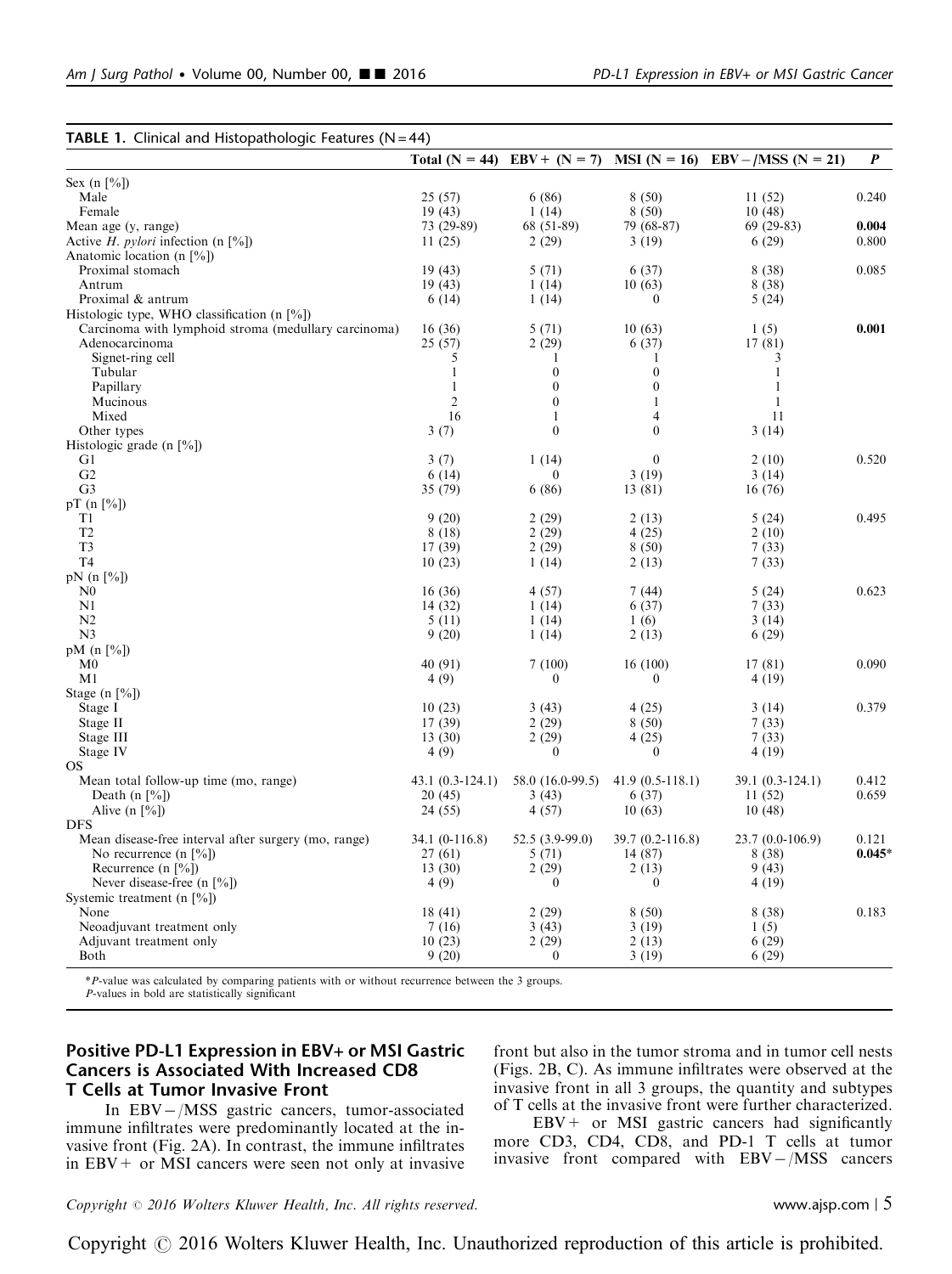|                                                               | All $(N = 44)$ | $EBV + (N = 7)$ | $MSI(N = 16)$ | $EBV - /MSS (N = 21)$ | P           |
|---------------------------------------------------------------|----------------|-----------------|---------------|-----------------------|-------------|
| Pattern of PD-L1 staining $(n \lceil \frac{9}{0} \rceil)$     |                |                 |               |                       |             |
| Diffuse                                                       | 10(23)         | 4 (57)          | 5(31)         | 1(5)                  | ${}< 0.001$ |
| Invasive front                                                | 14 (32)        | 2(29)           | 9(56)         | 3(14)                 |             |
| Immune infiltrates                                            | 8(18)          | 1(14)           | $\theta$      | 7(33)                 |             |
| Negative                                                      | 12(27)         |                 | 2(13)         | 10(48)                |             |
| Portion of cells in tumor with PD-L1 staining $(n \, [%])$    |                |                 |               |                       |             |
| $0\%$ (PD-L1 –)                                               | 12(27)         | 0               | 2(13)         | 10(48)                | 0.013       |
| $> 0\%$ (PD-L1+)                                              | 32(72)         | 7(100)          | 14 (87)       | 11(52)                |             |
| $> 0, \, \leq 5\%$                                            | 16             |                 |               |                       |             |
| $\geq 5\%$ , < 10\%                                           |                |                 |               |                       |             |
| $\geq 10\%$ , < 20%                                           |                |                 |               |                       |             |
| $\geq$ 20%, < 30%                                             |                |                 |               |                       |             |
| $\geq 30\%$ , < 40\%                                          |                |                 |               |                       |             |
| $\geq 40\%$                                                   |                |                 |               |                       |             |
| T cells at the invasive front (mean/high-power field [range]) |                |                 |               |                       |             |
| CD3                                                           | 436 (112-865)  | 580 (265-865)   | 527 (149-780) | 318 (112-654)         | ${}< 0.001$ |
| CD4                                                           | 249 (51-516)   | 310 (164-516)   | 287 (51-489)  | 200 (52-514)          | 0.011       |
| CD8                                                           | 246 (35-640)   | 366 (129-512)   | $306(63-640)$ | 161 (35-338)          | ${}< 0.001$ |
| $PD-1$                                                        | $97(5-331)$    | 137 (48-230)    | $127(5-331)$  | $60(17-178)$          | 0.002       |
| $CD4/CD8$ ratio (n [%])                                       |                |                 |               |                       |             |
| $CD4 \geq CD8$                                                | 29(66)         | 3(43)           | 8(50)         | 18 (86)               | 0.028       |
| CD4 < CD8                                                     | 15(34)         | 4(57)           | 8(50)         | 3(14)                 |             |
| Portion of immune cells expressing PD-1 (n $[\%]$ )           |                |                 |               |                       |             |
| $< 5\%$ , $> 0\%$                                             | 3(7)           | $\theta$        | 2(13)         | 1(5)                  | 0.481       |
| $\geq 5\%$                                                    | 41 (93)        | 7(100)          | 14(87)        | 20 (95)               |             |

<span id="page-5-0"></span>

(P-values: CD3: < 0.001, CD4: 0.011, CD8: < 0.001, PD-1: 0.002) (Table 2). When stratified by PD-L1 expression,  $PD-L1+$  cancers had significantly more T cells at the invasive front than PD-L1 – cancers [\(Fig. 3A\)](#page-7-0). Subgroup analysis showed that  $PD-L1+/EBV+$  and  $PD-L1+/MSI$ gastric cancers  $(N = 21)$  had significantly more CD3, CD8, and PD-1 T cells than  $PD-L1 + / EBV - / MSS$  cancers ( $P = 0.0016$ , 0.0006, 0.016) [\(Fig. 3B\)](#page-7-0). In contrast, CD4 T-cell counts between these 2 groups of tumors were comparable (mean [range]: 308 [164 to 516] and 240 [142 to 514, respectively;  $P = 0.1198$ . "PD-L1 expression and tumor-associated immune infiltrates at the invasive front in EBV-/MSS gastric cancers were additionally correlated with E-cadherin expression by immunohistochemistry (Supplementary Figs. 1, 2). Supplemental Digital Content 1, [http://links.lww.com/PAS/A401"](http://links.lww.com/PAS/A401)

### Positive PD-L1 Expression is Not Associated With Depth of Invasion, Nodal Metastasis or Survival

When stratified by PD-L1 expression,  $PD-L1+$  was not associated with depth of invasion, positive lymph node metastasis, or distant metastasis ( $P = 0.534, 0.104$ , and 0.056, respectively). However, significantly higher percentage of PD-L1+ cases were stage I and stage II tumors than those of PD-L1 – cases (stages I and II:  $23/$ 32, 72% vs. 4/12, 33%;  $P = 0.035$ ) (Supplementary Table 1, Supplemental Digital Content 1, [http://links.](http://links.lww.com/PAS/A401) [lww.com/PAS/A401\)](http://links.lww.com/PAS/A401).

Univariate analysis showed that neither PD-L1 expression nor the status of EBV infection and MSI was associated with OS ( $P = 0.390$  and 0.833, respectively) ([Figs. 4A, C](#page-8-0)). In contrast, both  $PD-L1+$  and MSI were positive prognostic factors for DFS [\(Figs. 4B, D](#page-8-0)), whereas positive lymph node metastasis and high stage were associated with significant decreased DFS  $(P = 0.026, 0.017, 0.028, 0.004)$  [\(Table 3](#page-8-0)). EBV + gastric cancers were trending toward longer DFS; however, the difference was not statistically significant ( $P = 0.126$ ), likely due to the small number of  $EBV + \text{cases}$  included in this study. Cox regression multivariate analysis, however, showed that PD-L1 expression was not associated with DFS after adjusting for stage and status of EBV infection and MSI ( $P = 0.548$ ). In contrast, high stage and MSI both were independent prognostic factors for DFS  $(P = 0.009, 0.043).$ 

As MSI was an independent prognostic factor of DFS, subgroup analyses were performed in MSI gastric cancers and in EBV-/MSS cancers to investigate the role of PD-L1 expression in predicting patient survival. Univariate analysis showed that, in each group, PD-L1 expression was not a significant prognostic factor for either OS (in MSI group: hazard ratio [95% confidence interval]: 0.21 [0.03-1.27],  $P = 0.089$ ; in EBV-/MSS group: 0.96 [0.28-3.35],  $P = 0.953$  or DFS (MSI group: 0.11 [0.07-1.87],  $P = 0.128$ ; EBV-/MSS group: 0.72 [0.21-2.54],  $P = 0.615$ . These results suggest that MSI is a confounding factor for PD-L1 expression and outcome correlation studies in gastric cancer.

PD-L1 staining in 5% or more tumor cells has been used to define PD-L1 positivity in retrospective studies<sup>[4,21](#page-9-0)</sup> and clinical studies on PD-1/PD-L1 blockade.<sup>5,14,15</sup> In our cohort, when PD-L1+ was defined by  $5\%$  or more tumor cells with membranous staining, 16 of 44 gastric cancers  $(36\%)$  were PD-L1+ and 14 of the 16 cases  $(88\%)$  were EBV + or MSI (5 and 9, respectively,

6 <sup>|</sup> www.ajsp.com Copyright <sup>r</sup> 2016 Wolters Kluwer Health, Inc. All rights reserved.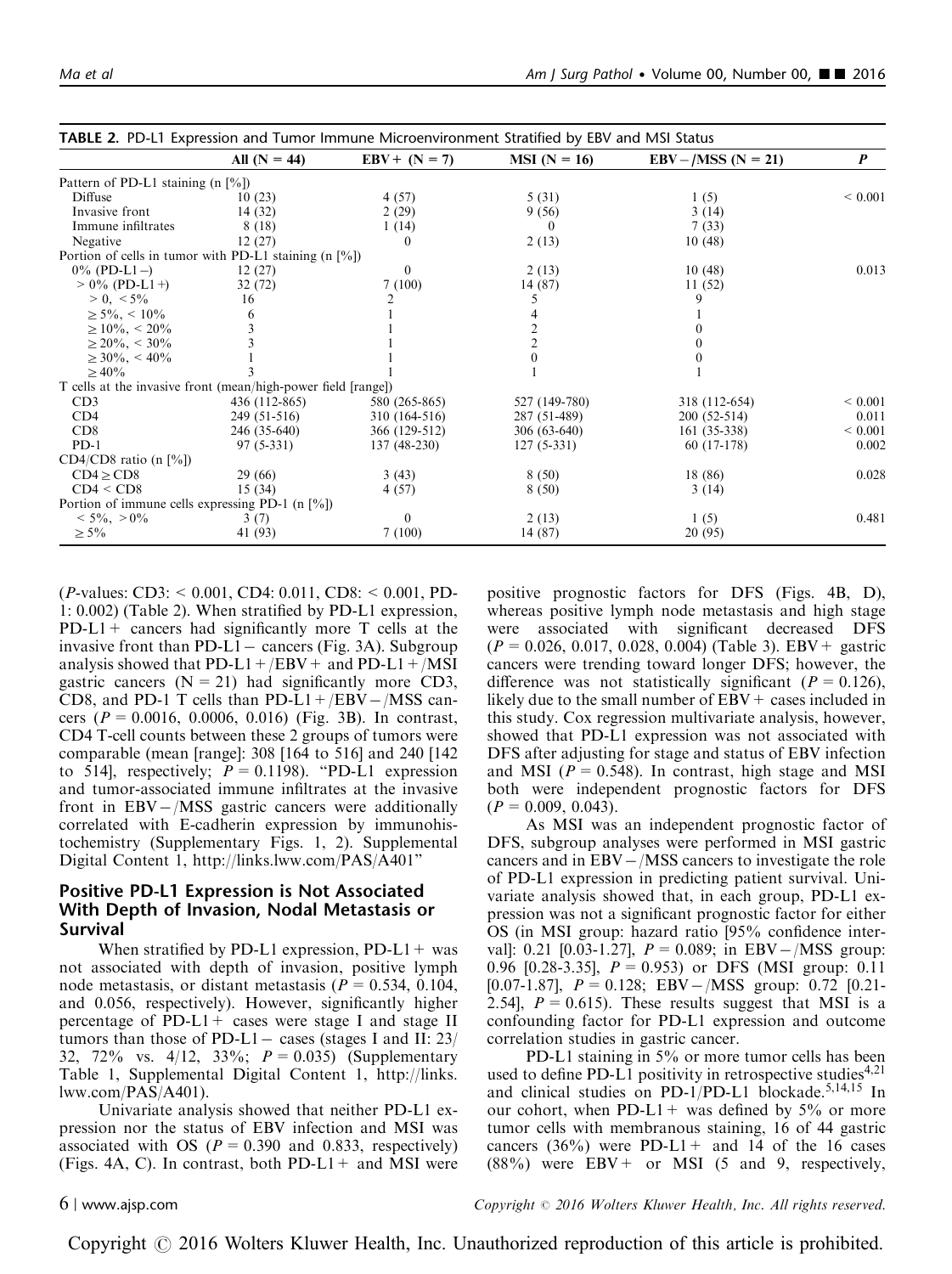<span id="page-6-0"></span>

FIGURE 2. T-cell distribution in tumor-associated immune infiltrates in EBV-/MSS, MSI, and EBV+ gastric cancers. An H&Estained tumor section and the corresponding CD3, CD4, CD8, and PD-1 stained sections are shown from top to bottom in each panel. The dashed line in each photomicrograph indicates the invasive front of the tumor/tumor-stroma interface. A, An EBV-/ MSS gastric cancer. The tumor-associated immune infiltrates are located predominantly at the invasive front. B and C, MSI and EBV+ gastric cancers, respectively. The tumor-associated immune infiltrates are located at the invasive front, in stroma between tumor cells and infiltrating in tumor cell nests. Scale bar: 200 µm.

 $Copyright © 2016 Wolters Kluwer Health, Inc. All rights reserved.$  www.ajsp.com |  $7$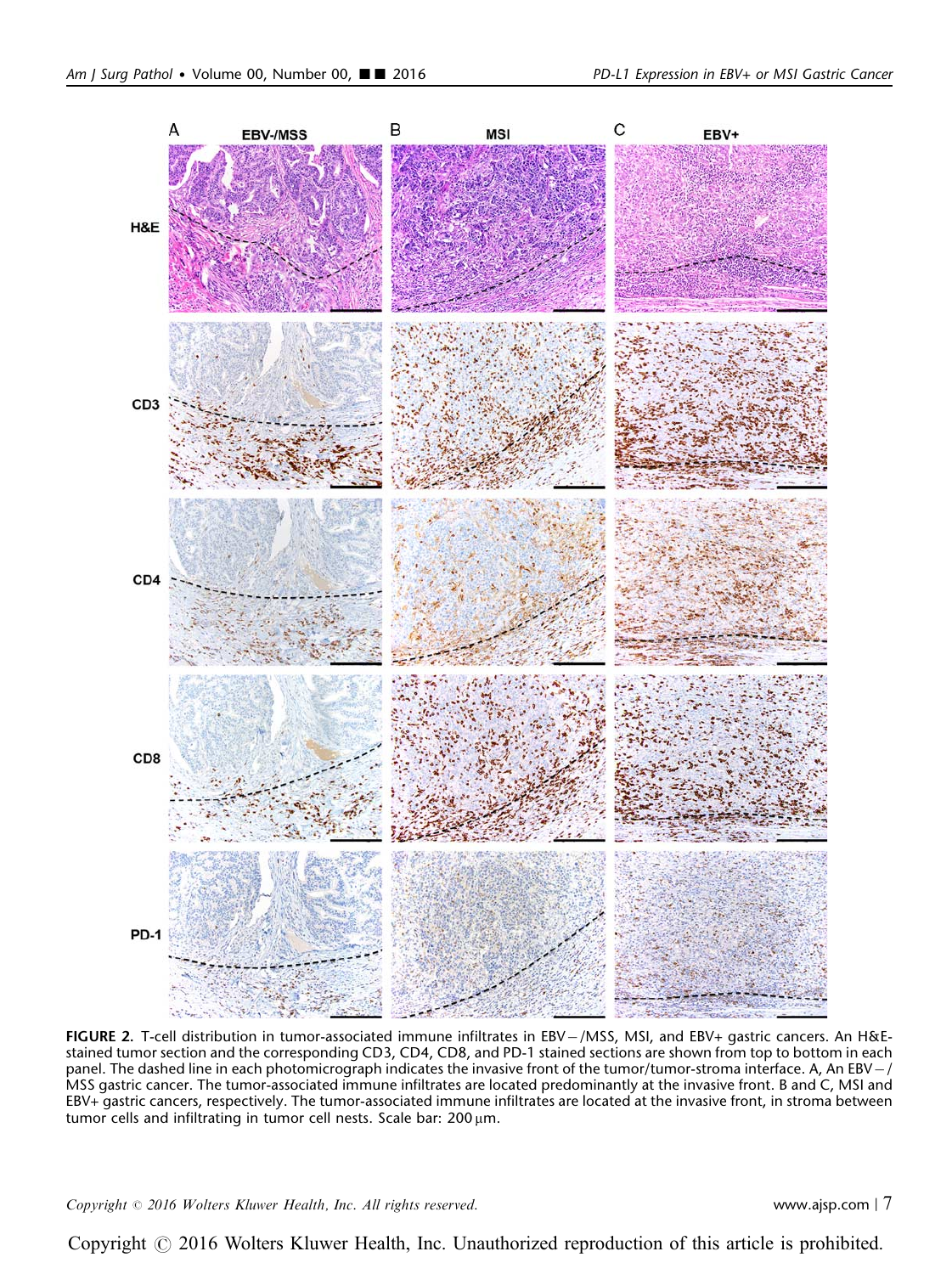$\Box$  PD-L1+/EBV-/MSS (N = 11) FIGURE 3. Characterization of T cells in tumor-associated immune infiltrates at tumor invasive front of each tumor. A, The mean number of CD3, CD4, CD8, and PD-1-positive T cells per high-power field (/HPF) stratified by PD-L1 expression  $(PD-L1+: >0\%$ , positive; PD-L1  $-$ : 0%, negative). B, The mean number of CD3, CD4, CD8, and PD-1-positive T cells/HPF in PD-L1+ cases stratified by status of EBV infection and MSI. The bar in the middle represents group mean; the error bars rep-

 $P = 0.001$ ) (Supplementary Table 2, Supplemental Digital Content 1, [http://links.lww.com/PAS/A401\)](http://links.lww.com/PAS/A401). Univariate analysis showed PD-L1 expression was not associated with OS ( $P = 0.302$ ) or DFS ( $P = 0.242$ ; [Table 3\)](#page-8-0). MSI, after adjusting for stage, remained an independent positive prognostic factor for DFS (hazard ratio: 0.15, 95% confidence interval: 0.32-0.72,  $P = 0.018$ ).

#### DISCUSSION

The aim of this study was to determine whether gastric cancers with either EBV infection or MSI, both of which have abundant CD8 T cells in tumor microenvironment, would be more likely to express PD-L1 than EBV-/MSS gastric cancers, and its implication in prognosis prediction. Herein we report that, EBV+ cancers and MSI cancers were more likely to show PD-L1 expression than EBV-/MSS gastric cancers. In these tumors, positive PD-L1 expression was associated with a concomitant, significant increase in the number of CD8 T cells at tumor invasive front. By multivariate analysis, PD-L1 expression in gastric cancer was not independently associated with prognosis, whereas MSI was.

This study is the first to demonstrate frequent PD-L1 expression in gastric cancers with MSI. Similar findings have been demonstrated in MSI colorectal cancers in which an adaptive immune resistance characterized by PD-L1 expression induced by CD8 T cells in tumor microenvironment was activated to protect cancer from removal.[7](#page-9-0) The mechanism of action was associated with neoantigens due to the high somatic mutation rates in MSI colorectal cancers.[7,32](#page-9-0) MSI gastric cancers also have elevated somatic mutation rates and preexisting, CD8 T-cell rich immune infiltrates.[18,20,33](#page-9-0) Taken together, our findings suggest that an adaptive immune resistance may be induced in MSI gastric cancers.

Positive PD-L1 expression has been reported in 1 of 2 and 4 of 7 (57%) EBV + gastric cancers by Thompson et al<sup>[21](#page-10-0)</sup> and Setia et al,<sup>[27](#page-10-0)</sup> respectively. *PD-L1* gene amplification and mRNA overexpression have been reported in a subset (15%) of EBV + gastric cancers.<sup>33</sup> In these cancers, we suspect, positive PD-L1 expression would likely be the result of constitutive PD-L1 gene overexpression. In EBV + gastric cancers without  $PD-L1$  gene amplification, the mechanism for PD-L1 expression remains unclear. However, in other EBV-associated malignancies, PD-L1 expression can be induced through either constitutive oncogenic activation mediated by EBV-encoded latent-membrane protein 1 or by the adaptive immune resistance via interferon- $\gamma$  as a result of active antiviral/antitumor response. $10,11$ 

Regardless of the mechanisms, positive PD-L1 expression and an increase in CD8 and PD-1 T cells were detected in the majority of the  $EBV +$  and MSI gastric cancers in our study. These results suggest the presence of an endogenous antitumor immune response in  $EBV+$  and MSI gastric cancers that has been suppressed by PD-L1. As indicated by recent clinical studies in other cancer types, solid tumors with T cells that are "turned off" by PD-L1 engagement are most likely to benefit from PD-1/PD-L1 blockade therapies.<sup>5,6,15,32,34</sup> Taken together, our findings suggest that  $EBV+$  and MSI gastric cancers would be more likely to respond to anti-PD-1/anti-PD-L1 therapies than EBV-/MSS cancers. For this reason, the status of EBV infection and MSI, in addition to PD-L1 expression, in gastric cancer should be further investigated as potential biomarkers for predicting clinical response to PD-1/PD-L1 immune checkpoint blockade therapies.

In our cohort, PD-L1 expression was not associated with survival, whereas MSI was an independent positive prognostic factor for DFS. Although our cohort was enriched with  $EBV+$  and MSI cancers, after adjusting these factors, in multivariate analysis, PD-L1 expression was not associated with DFS. These results are in contradiction with most studies in the literature in which positive or increased PD-L1 expression in gastric cancer has been associated with positive lymph node metastasis, depth of invasion, and reduced overall and/or progression-free survival.<sup>[21–25](#page-10-0)</sup> None of these PD-L1

resent SD.

8 <sup>|</sup> www.ajsp.com Copyright <sup>r</sup> 2016 Wolters Kluwer Health, Inc. All rights reserved.

 $\triangle$  PD-L1 - (N = 12)  $\triangle$  PD-L1 + (N = 32) CD<sub>4</sub> CD<sub>8</sub> PD-1  $P = 0.1198$  $P = 0.0006$  $P = 0.0160$ C  $\Omega$ O PD-L1+/EBV+ and PD-L1+/MSI (N = 21)

<span id="page-7-0"></span>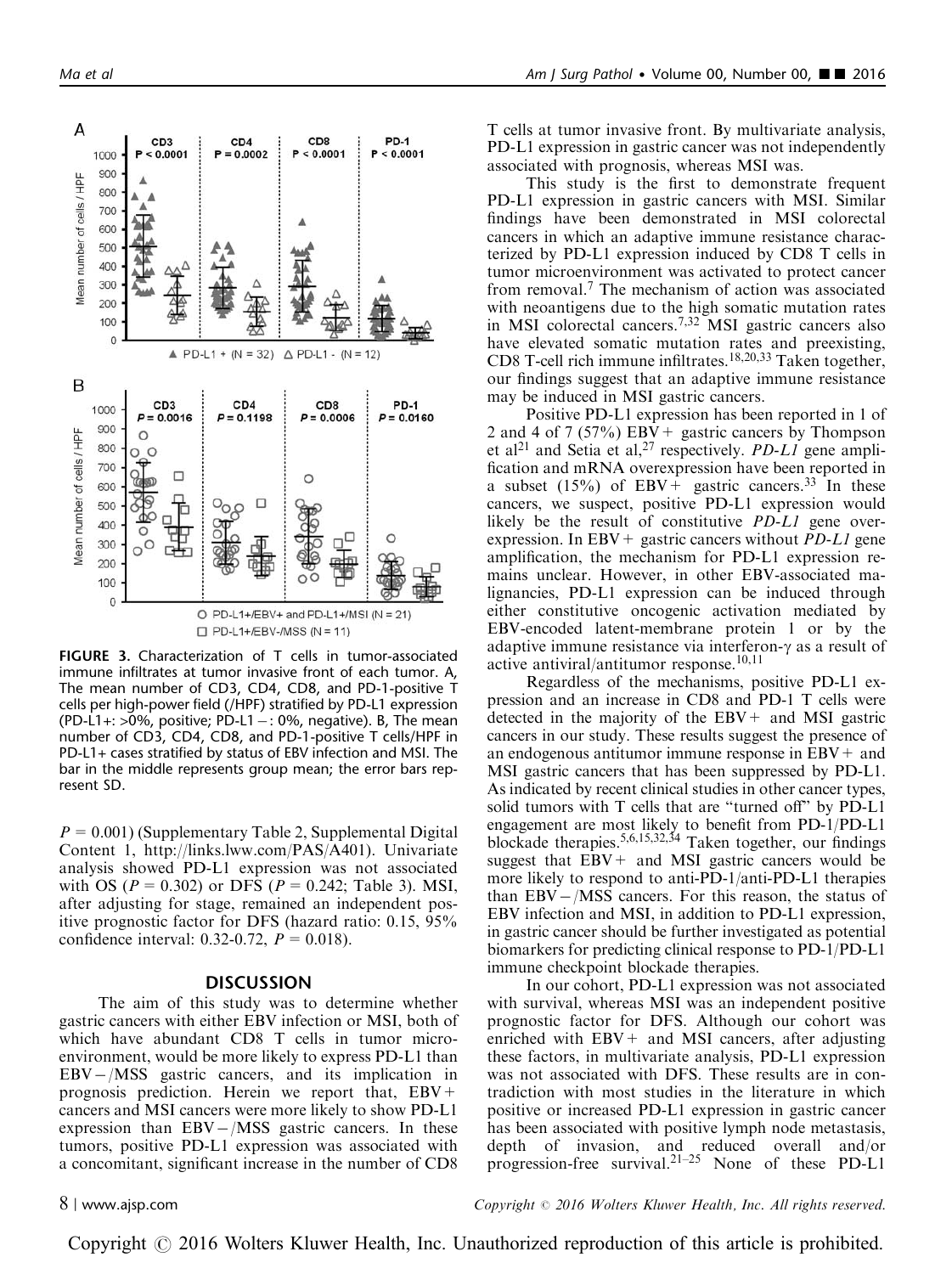<span id="page-8-0"></span>

FIGURE 4. OS (A and C) and DFS (B and D) stratified by status of EBV infection and MSI (A and B) and PD-L1 expression (PD-L1+:  $>0\%$ , positive; PD-L1 $-$ : 0%, negative) (C and D).

expression and outcome correlation studies<sup>[21–25](#page-10-0)</sup> has taken into consideration the status of either EBV infection or MSI.  $EBV +$  and MSI gastric cancers together can account for a substantial proportion (roughly 20% to 30%) of all sporadic gastric cancers<sup>[27,33,35,36](#page-10-0)</sup> and both have been shown to have better survival compared with

|                                  | <b>Univariate Analysis</b> |           |                | <b>Multivariate Analysis</b> |           |               |
|----------------------------------|----------------------------|-----------|----------------|------------------------------|-----------|---------------|
|                                  | P                          | <b>HR</b> | 95% CI         | $\boldsymbol{P}$             | <b>HR</b> | 95% CI        |
| $PD-L1+ (> 0\%)$                 | 0.026                      | 0.30      | $0.10 - 0.87$  | 0.548                        | 0.68      | $0.20 - 2.38$ |
| PD-L1 + $(\geq 5\%$ tumor cells) | 0.242                      | 0.50      | $0.16 - 1.60$  | NA                           |           |               |
| CD4 < CD8                        | 0.103                      | 0.29      | $0.06 - 1.29$  | <b>NA</b>                    |           |               |
| Male sex                         | 0.280                      | 0.56      | $0.20 - 1.60$  | <b>NA</b>                    |           |               |
| EBV and MSI status               |                            |           |                |                              |           |               |
| $EBV - / MSS$                    | Reference                  | 1.00      |                | Reference                    | 1.00      |               |
| $EBV +$                          | 0.126                      | 0.30      | $0.07 - 1.40$  | 0.239                        | 0.35      | $0.06 - 2.00$ |
| <b>MSI</b>                       | 0.017                      | 0.16      | $0.03 - 0.72$  | 0.043                        | 0.18      | $0.03 - 0.95$ |
| $pT1-2$ vs. $pT3-4$              | 0.272                      | 1.92      | $0.60 - 6.13$  | <b>NA</b>                    |           |               |
| $pN0$ vs. $pN1-3$                | 0.028                      | 5.39      | 1.20-24.11     | NA                           |           |               |
| Stage I-II vs. stage III         | 0.004                      | 4.73      | 1.62-13.81     | 0.009                        | 4.53      | 1.46-14.08    |
| Systemic treatment               |                            |           |                |                              |           |               |
| None                             | Reference                  | 1.00      |                | NA.                          |           |               |
| Neoadjuvant                      | 0.239                      | 2.62      | $0.53 - 13.03$ | NA                           |           |               |
| Adjuvant                         | 0.572                      | 1.59      | 0.32-7.87      | <b>NA</b>                    |           |               |
| Both                             | 0.080                      | 3.64      | 0.86-15.52     | <b>NA</b>                    |           |               |

CI indicates confidence interval; HR, hazard ratio; NA, not applicable.

 $Copyright © 2016 Wolters Kluwer Health, Inc. All rights reserved.$  www.ajsp.com | 9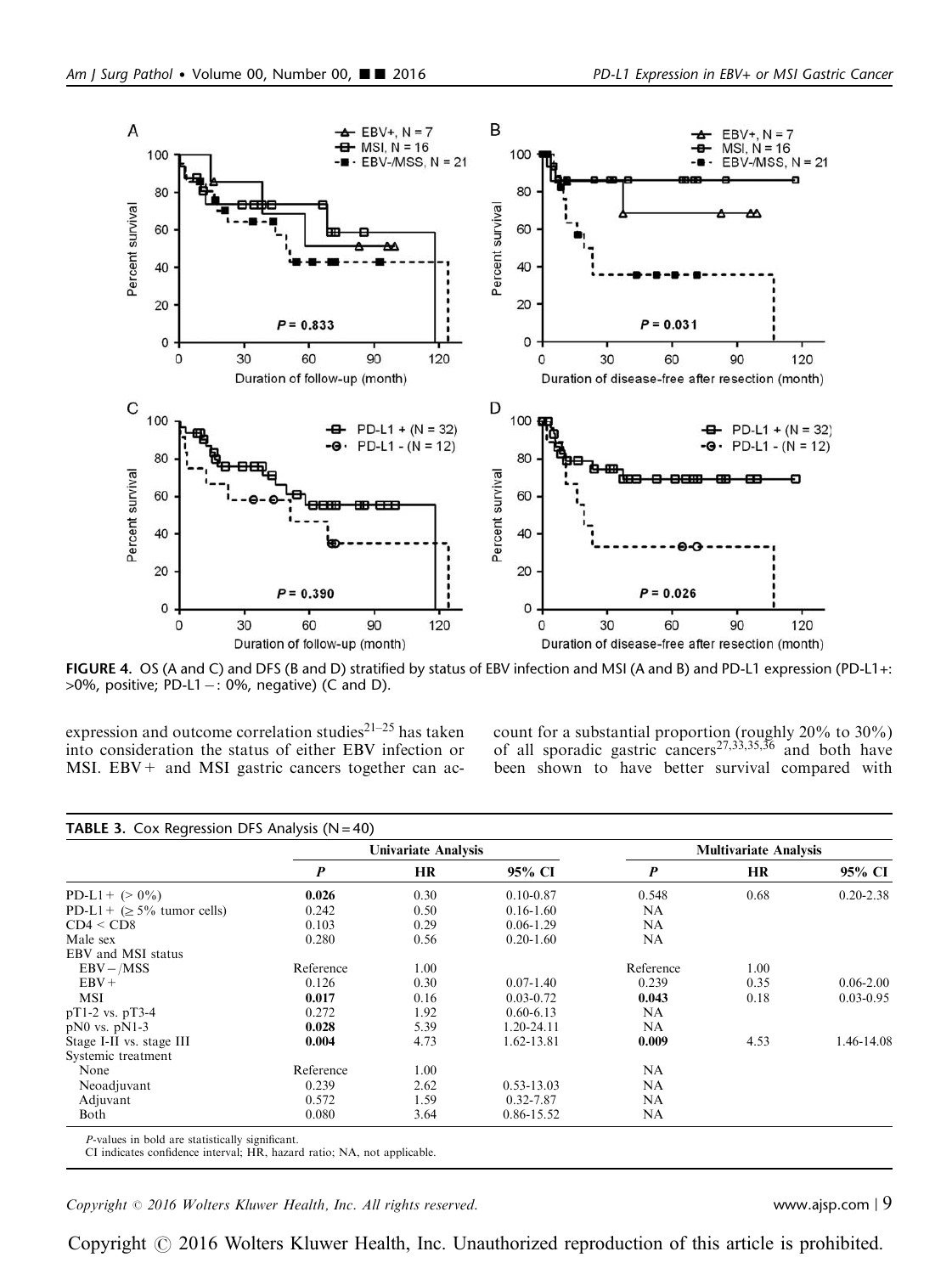<span id="page-9-0"></span> $EBV - / MSS$  cancers.<sup>[27,36–38](#page-10-0)</sup> Therefore, we believe, correlations between PD-L1 expression and patient outcome in gastric cancer reported in the literature should be interpreted with caution. These discrepancies highlight the need

for patient stratification based on EBV infection and MSI status when performing correlation studies. In addition, it is important to note that the PD-L1 monoclonal antibody used in our study is different from antibodies used in previous reports. These studies have used a number of monoclonal<sup>21–23,27</sup> and polyclonal PD-L1 antibodies $24,26$  for immunohistochemistry and a variety of different scoring schemes/criteria to define positive PD-L1 expression. Therefore, it can be difficult to compare and contrast our results with those reported in literature.

Limitations of this study include its retrospective nature and its relatively small sample size. In addition, cases included in this study are not consecutive gastric cancer resections and therefore, the percentages of  $EBV +$ , MSI, and  $EBV - / MSS$  cases may not be representative of the prevalences of these tumors in sporadic gastric cancers. However, our cases were diagnosed in patients at a wide age range, in both male and female patients and across all clinical stages (stages I to IV). The distributions in age, sex, clinical stage, overall follow-up time and survival are similar to other studies of similar sample sizes on PD-L1 expression in gastric cancer, such as the study by Thompson et al. $21$  We believe our cohort is representative at least to some extent of a consecutive case collection. Nonetheless, prospective studies with a large number of gastric cancer patients are needed to validate the findings described in our study. In addition, as none of the patients in this study received PD-1/PD-L1 blockade treatment, the value of either PD-L1 expression or the status of EBV infection and MSI in predicting clinical response to such therapy can only be examined in future studies.

In summary, this study is the first to investigate PD-L1 expression and its correlation with tumor immune microenvironment in MSI gastric cancers; it is the largest series to date that evaluates such correlation in  $EBV +$ gastric cancers. Our study demonstrates that positive PD-L1 expression in gastric cancer is associated with EBV infection, MSI and abundant CD8 T cells at tumor invasive front. PD-L1 expression is not predictive of patient survival, whereas MSI is an independent predictor of better DFS. Despite a relatively small sample size, our findings suggest EBV infection and MSI should be further evaluated for their power to predict clinical response to anti-PD-1/anti-PD-L1 therapy. Future studies in PD-L1 expression and patient outcome correlation should stratify patients by EBV infection and MSI status.

#### ACKNOWLEDGMENTS

The authors wish to thank members of the In Situ Hybridization and Developmental Laboratory of the Department of Pathology, University of Pittsburgh for excellent technical support.

#### REFERENCES

- 1. Ferlay J, Soerjomataram I, Dikshit R, et al. Cancer incidence and mortality worldwide: sources, methods and major patterns in GLOBOCAN 2012. Int J Cancer. 2015;136:E359–E386.
- 2. Bang YJ, Van Cutsem E, Feyereislova A, et al. Trastuzumab in combination with chemotherapy versus chemotherapy alone for treatment of HER2-positive advanced gastric or gastro-oesophageal junction cancer (ToGA): a phase 3, open-label, randomised controlled trial. *Lancet*. 2010;376:687-697.
- 3. Pardoll DM. The blockade of immune checkpoints in cancer immunotherapy. Nat Rev Cancer. 2012;12:252–264.
- 4. Taube JM, Anders RA, Young GD, et al. Colocalization of inflammatory response with B7-h1 expression in human melanocytic lesions supports an adaptive resistance mechanism of immune escape. Sci Transl Med. 2012;4:127ra137.
- 5. Taube JM, Klein A, Brahmer JR, et al. Association of PD-1, PD-1 ligands, and other features of the tumor immune microenvironment with response to anti-PD-1 therapy. Clin Cancer Res. 2014;20: 5064–5074.
- 6. Tumeh PC, Harview CL, Yearley JH, et al. PD-1 blockade induces responses by inhibiting adaptive immune resistance. Nature. 2014;515:568–571.
- 7. Llosa NJ, Cruise M, Tam A, et al. The vigorous immune microenvironment of microsatellite instable colon cancer is balanced by multiple counter-inhibitory checkpoints. Cancer Discov. 2015;5: 43–51.
- 8. Park JJ, Omiya R, Matsumura Y, et al. B7-H1/CD80 interaction is required for the induction and maintenance of peripheral T-cell tolerance. Blood. 2010;116:1291–1298.
- 9. Butte MJ, Keir ME, Phamduy TB, et al. Programmed death-1 ligand 1 interacts specifically with the B7-1 costimulatory molecule to inhibit T cell responses. Immunity. 2007;27:111–122.
- 10. Fang W, Zhang J, Hong S, et al. EBV-driven LMP1 and IFN-gamma up-regulate PD-L1 in nasopharyngeal carcinoma: implications for oncotargeted therapy. Oncotarget. 2014;5: 12189–12202.
- 11. Green MR, Rodig S, Juszczynski P, et al. Constitutive AP-1 activity and EBV infection induce PD-L1 in Hodgkin lymphomas and posttransplant lymphoproliferative disorders: implications for targeted therapy. Clin Cancer Res. 2012;18:1611-1618.
- 12. Parsa AT, Waldron JS, Panner A, et al. Loss of tumor suppressor PTEN function increases B7-H1 expression and immunoresistance in glioma. Nat Med. 2007;13:84–88.
- 13. Spranger S, Spaapen RM, Zha Y, et al. Up-regulation of PD-L1, IDO, and T(regs) in the melanoma tumor microenvironment is driven by CD8(+) T cells. Sci Transl Med. 2013;5:200ra116.
- 14. Topalian SL, Hodi FS, Brahmer JR, et al. Safety, activity, and immune correlates of anti-PD-1 antibody in cancer. N Engl J Med. 2012;366:2443–2454.
- 15. Herbst RS, Soria JC, Kowanetz M, et al. Predictive correlates of response to the anti-PD-L1 antibody MPDL3280A in cancer patients. Nature. 2014;515:563–567.
- 16. Lauwers G, Carneiro F, Graham D, et al. Gastric carcinoma. In: Bosman F, Carneiro F, Hruban R, et al, eds. WHO Classification of Tumours of the Digestive System. Lyon: World Health Organization; 2010:45–58.
- 17. Chetty R. Gastrointestinal cancers accompanied by a dense lymphoid component: an overview with special reference to gastric and colonic medullary and lymphoepithelioma-like carcinomas. J Clin Pathol. 2012;65:1062–1065.
- 18. Chiaravalli AM, Feltri M, Bertolini V, et al. Intratumour T cells, their activation status and survival in gastric carcinomas characterised for microsatellite instability and Epstein-Barr virus infection. Virchows Arch. 2006;448:344–353.
- 19. Saiki Y, Ohtani H, Naito Y, et al. Immunophenotypic characterization of Epstein-Barr virus-associated gastric carcinoma: massive infiltration by proliferating CD8+ T-lymphocytes. Lab Invest. 1996;75:67–76.

10 <sup>|</sup> www.ajsp.com Copyright <sup>r</sup> 2016 Wolters Kluwer Health, Inc. All rights reserved.